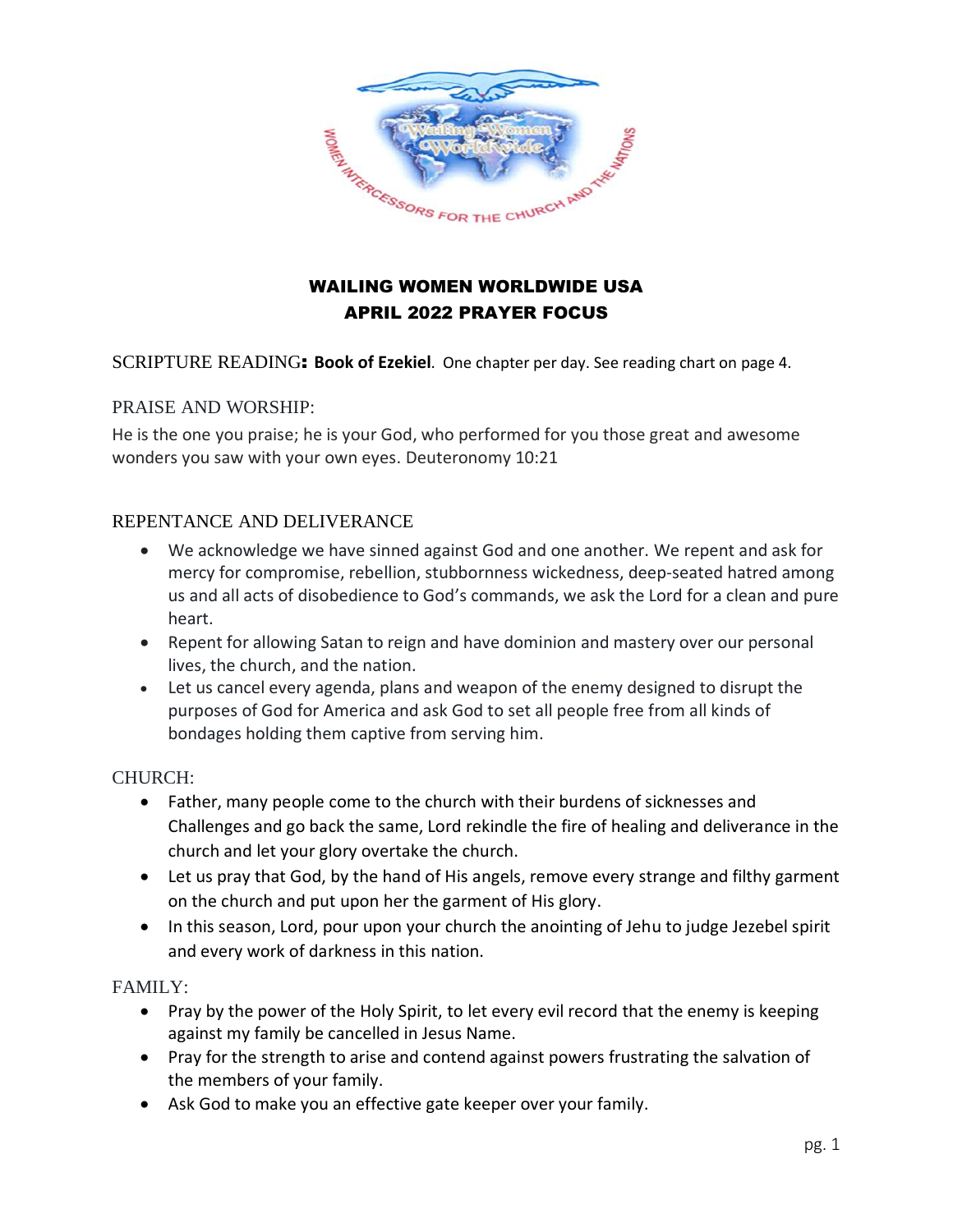#### GOVERNMENT

- Let us thank God for our leaders, President Joe Biden, Vice President Kamala Harris, and all decision makers. Pray that they all will have an encounter with the Lord Jesus Christ and come to accept Him as Lord and Savior.
- Let us pray that our government will have compassion towards the people and attend to the injustice, immigration issues, healthcare, racism, and all other problems that are facing our nation.
- Pray into a fair election process and godly selections for new appointments in all spheres of the government.

#### NATIONS/ISRAEL

- Pray for the leaders of nations; that they will govern the people aright and in righteousness. Pray for God's own eternal purposes to be fulfilled.
- Pray against the evil plot of some nations against other nations. Let God touch the heart of wicked leaders for his glory and that hostility and wars in nations be neutralized especially between Russia and Ukraine.
- Pray for the peace and protection of Israel and Prime Minister Naftali Bennet for wisdom to lead his people in truth and righteousness. Pray for Israel's strategic positioning in the end times.
- Pray for the stability of the Israeli government and salvation of Jewish people all over the world.

#### WAILING WOMEN

- Let us pray for spiritual and numerical growth in every area- especially for new chapters to be formed, new members to be welcomed in and that there will be diverse representation of the people.
- Pray for God to cover and protect all our families—on challenges in their health, finances, relationships, and the meeting of every need.
- Commit our upcoming Coordinators Training and National Conference for divine provision of funds, passages (transportation, visas, etc.) as well as God's leading concerning the speakers.
- Pray for all levels of leadership in Wailing Women. Pray for strength, wisdom, understanding, unity, and good health.
- Pray for God's continued leading and blessing on all arms of WWW (GTA, Facilitators, Widows, Men Aglow, Daughters & Sons, etc.) and that there will be fruit that remains in all of these.

#### We Declare:

Father, we declare that your angels will help us to find your purpose and plans for our life so that we can walk at the center of your will in the name of Jesus. We declare that we will step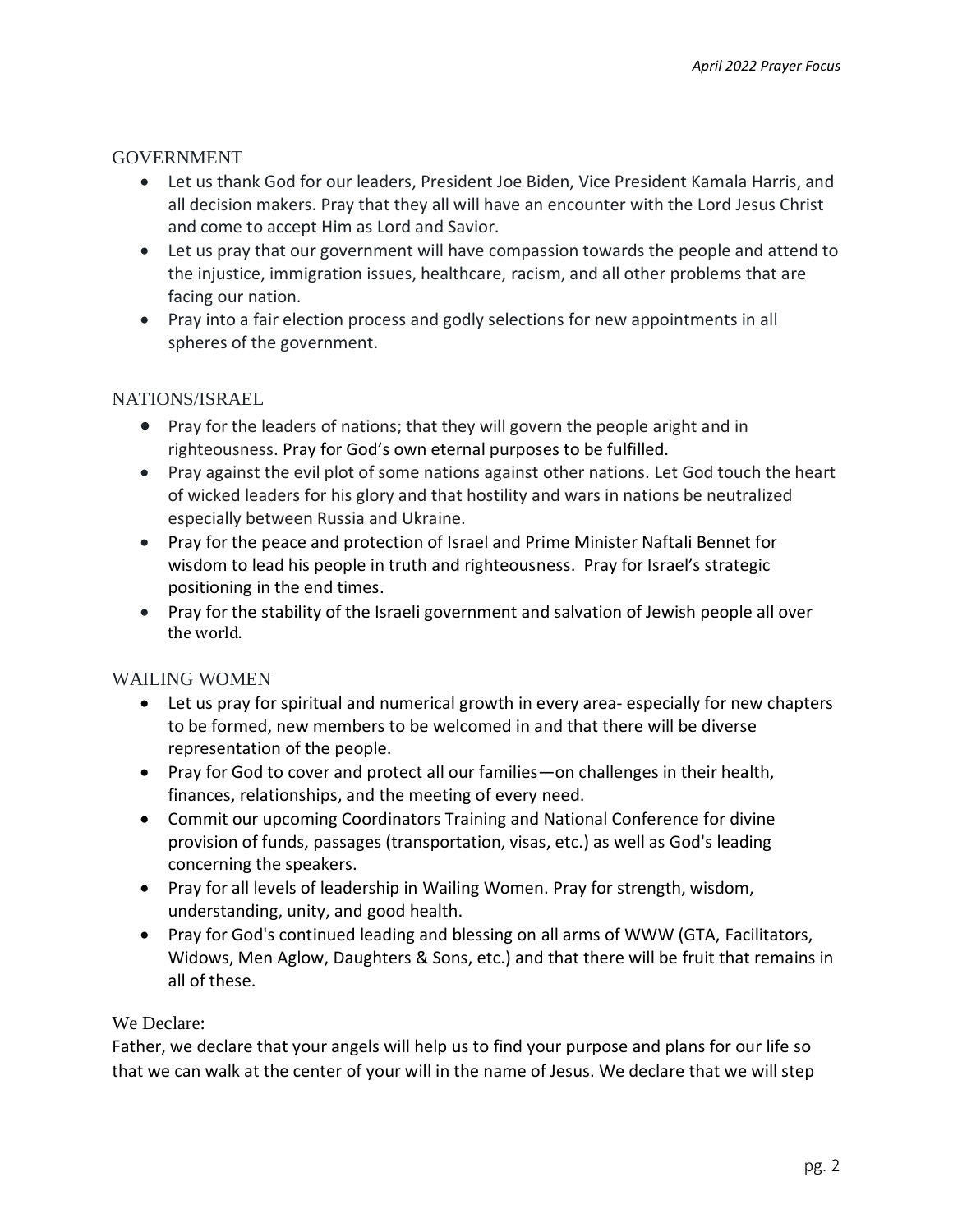into a place this month to have greater authority to see answers to the things we ask for in prayer.

**SCRIPTURE REFERENCE FOR PRAYER POINTS: Repentance**: Ezekiel 18:30-32, Psalm 51, Romans 6:12, Jeremiah 31:10-14 **Church**: Ephesians 3:20-21, Zechariah 3: 1-10, Revelation 2:20-23 **Family**: Esther 8:5, Micah 6:1 **Nations:** 1 Timothy 2:1-2, Proverbs 21:1 **Government:** 1 Timothy 2: 1-3, Proverbs 29:2 **Declaration:** John 15:7

# HYMN

# **Crucifixion to the World**

1 When I survey the wondrous cross on which the Prince of glory died, my richest gain I count but loss, and pour contempt on all my pride.

2 Forbid it, Lord, that I should boast save in the death of Christ, my God! All the vain things that charm me most, I sacrifice them through his blood.

3 See, from his head, his hands, his feet, sorrow and love flow mingled down. Did e'er such love and sorrow meet, or thorns compose so rich a crown?

4 Were the whole realm of nature mine, that were a present far too small. Love so amazing, so divine, demands my soul, my life, my all.